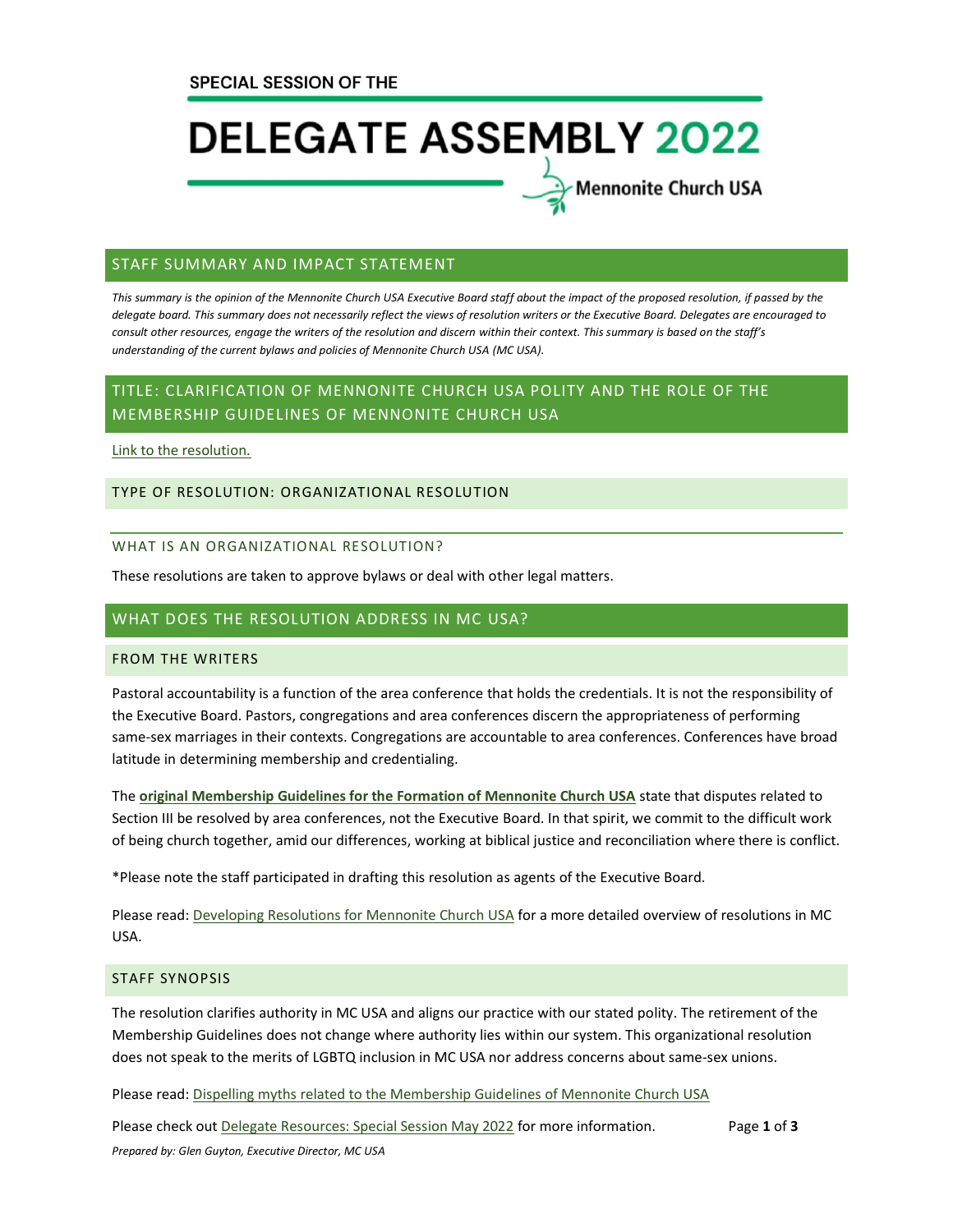# **DELEGATE ASSEMBLY 2022**

Mennonite Church USA

Please read: Timeline for [Membership](https://www.mennoniteusa.org/wp-content/uploads/2022/02/MG-Timeline.pdf) Guidelines of Mennonite Church USA

### CURRENT POLICIES OR PROGRAMS RELATED TO THIS CHURCH STATEMENT RESOLUTION

- 1. [A Shared Understanding of Ministerial Leadership](https://www.mennomedia.org/9781513801629/a-shared-understanding-of-ministerial-leadership/) is the polity manual for Mennonite Church USA and Mennonite Church Canada.
- 2. Neither the original Membership Guidelines for the Formation of Mennonite Church USA, nor the current version, nor A Shared Understanding of Ministerial Leadership: A Polity Manual for Mennonite Church Canada and Mennonite Church USA outline the review process nor give authority to the Executive Board of MC USA to supersede the governance authority of the area conference or local congregation.
- 3. **[Bylaws of Mennonite Church USA, Article III.3](https://www.mennoniteusa.org/wp-content/uploads/2020/08/Bylaws-Approved-2021-Delegate-Assembly-July-10.pdf)**: "Congregational Derived Membership in Mennonite Church USA. Congregations automatically derive and attain membership in Mennonite Church USA through their membership in an area conference member of Mennonite Church USA. Unless expressly stated otherwise in these Bylaws, all references to member congregations of Mennonite Church USA herein mean this derived membership."
- 4. **[Bylaws of Mennonite Church USA, Article III.4.a-b:](https://www.mennoniteusa.org/wp-content/uploads/2020/08/Bylaws-Approved-2021-Delegate-Assembly-July-10.pdf) "**Rights and Privileges. The congregation shall retain or be given certain rights and privileges as a member of the Mennonite Church USA.
	- a. "The congregation shall have the authority to determine the criteria and the responsibility to implement the process for membership of persons joining their congregation, and which shall be done in consultation with their area conference and in consideration of expectations for membership in Mennonite Church USA.
	- b. "The congregation shall retain the right to manage its own affairs, including but not limited to its organization, personnel, program and management of property."

### 5. **[Bylaws of Mennonite Church USA, Article IV.2.a-c](https://www.mennoniteusa.org/wp-content/uploads/2020/08/Bylaws-Approved-2021-Delegate-Assembly-July-10.pdf) & 3c-d:**

- 2. "Rights and Privileges*.* Each area conference shall retain or be given certain rights and privileges as a member of the Mennonite Church USA.
	- a. "Each area conference shall have the authority to determine the criteria and responsibility to implement the process for membership of congregations within their area conference, including procedures for withdrawal and dismissal.
	- b. "Each area conference shall retain the right of final decision to manage its own affairs of its organization, personnel, program and management of property.
	- c. "Each area conference shall retain the privilege of withdrawing from the Mennonite Church USA, and in so doing shall withdraw all of its member congregations from Mennonite Church USA, provided that a withdrawing area conference shall discharge its financial commitments to Mennonite Church USA as part of such withdrawal.
	- 3. "Duties. As a member of the Mennonite Church USA, each area conference shall have a responsibility to be loyal to and support the work of the church. Specifically:
		- c. "Each area conference shall establish provisions and procedures for the credentialing of ministers.